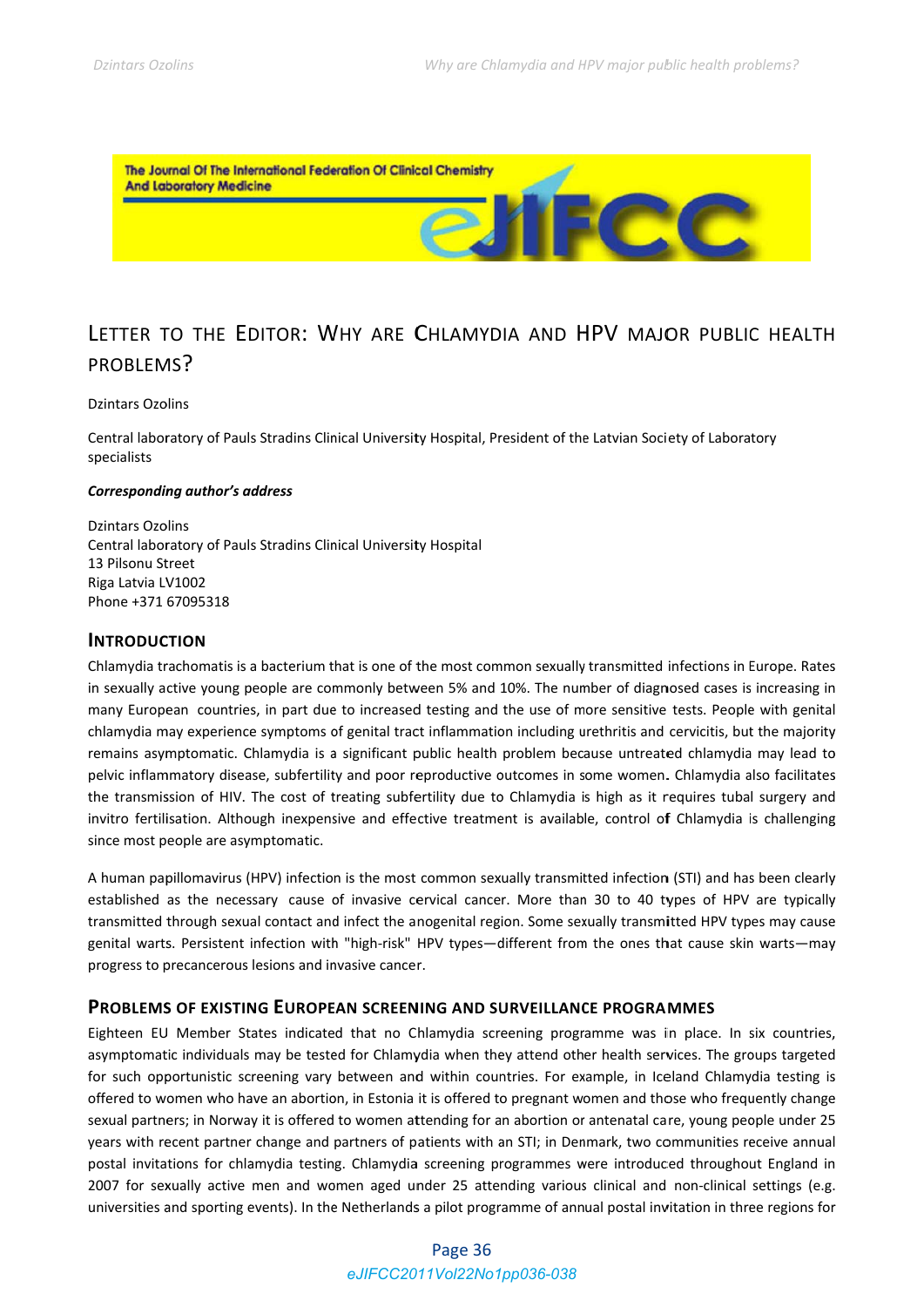16‐29 year olds was introduced in early 2008. A register‐based screening programme using mailed home‐collected specimens is planned in Norway. A further nine countries plan to introduce opportunistic Chlamydia screening programmes in the future. Although screening is widespread in Sweden, chlamydia control activities are funded and implemented by each county and are not coordinated nationally. High per capita rates of screening are also achieved in Norway despite the lack of a national programme. Pilot programmes using register‐based postal invitations are underway or planned in the Netherlands, Norway and Denmark.

In European countries, a cervical Papanicolaou (Pap) test is used to detect abnormal cells which may develop into cancer. Although it is possible to test for HPV DNA, there are no approved HPV DNA tests for general screening in European Union.

It appears that the organization of Chlamydia and HPV control varies widely. Activities classified as national programmes were identified in only two countries, England and the Netherlands. Similarly, there is variation in the recommendations between different guidelines, for example in the need for repeat testing. HPV infection is the most common STI and has been clearly established as the necessary cause of invasive cervical cancer. The vast majority of cervical cancer cases and deaths occur in East‐European developing countries where women have little or no access to effective disease prevention services.

### **ADVANCES OF LABORATORY DIAGNOSTICS.**

Molecular screening methods can complement conventional culture, antigen and antibody‐based methods for the detection, identification and epidemiologic analysis of infectious microorganisms. The role of molecular detection and fingerprinting of microorganisms has shifted gradually from the academic world to the routine diagnostic laboratory and have been used increasingly over the past decade to improve the sensitivity, specificity and time performing in the clinical laboratory. Moreover, many high‐throughput molecular tests are now available commercially, which impacts on the infrastructure in many of the diagnostic laboratories.

The new diagnostic tools are the most changing and developing part of Chlamydia and HPV national strategies. The role of molecular detection such as nucleic acid amplification tests (NAATs) and fingerprinting of microorganisms has shifted gradually from the academic world to the routine diagnostic laboratory and have been used increasingly over the past decade to improve the sensitivity, specificity and time performing in the clinical laboratory. Despite the advantages and popularity of molecular diagnostic and fingerprinting methods, significant challenges must be addressed before these methods can be adopted in the clinical diagnostic laboratory. Sequence‐based identification and strain typing, along with the development of probes for genetic markers, allows detailed strain fingerprinting. DNA fingerprint analysis can be used to study strain relatedness, as well as group heterogeneity for a particular organism. Thus, analysis can have a significant impact on patient management and disease control through early detection of disease clusters or outbreaks. This molecular typing has added a new dimension to studying the epidemiology of communicable diseases and the quantification of the extent of transmission. Standard genotyping methods require either highly discriminative but heavy, and relatively expensive devices such as automated capillary electrophoresis devices, or cheaper, easy to use but more time consuming and with lower resolution power such as agarose gels. The new miniaturized platforms based on microfluidic nanotechnology for quantification and separation of nucleic acid molecules have shown accuracy, precision and high feasibility along with speed and moderate cost reagents.

### **EUROPEAN CONFERENCE OF NATIONAL STRATEGIES FOR CHLAMYDIA TRACHOMATIS AND HUMAN**

### **PAPILLOMAVIRUS**

Purpose of the Conference is to provide guidance in the European Union about national strategies for Chlamydia trachomatis and HPV early detection and control. It will provide a framework for developing, implementing or improving national strategies to control of Chlamydia trachomatis and HPV. Target group of the participants includes